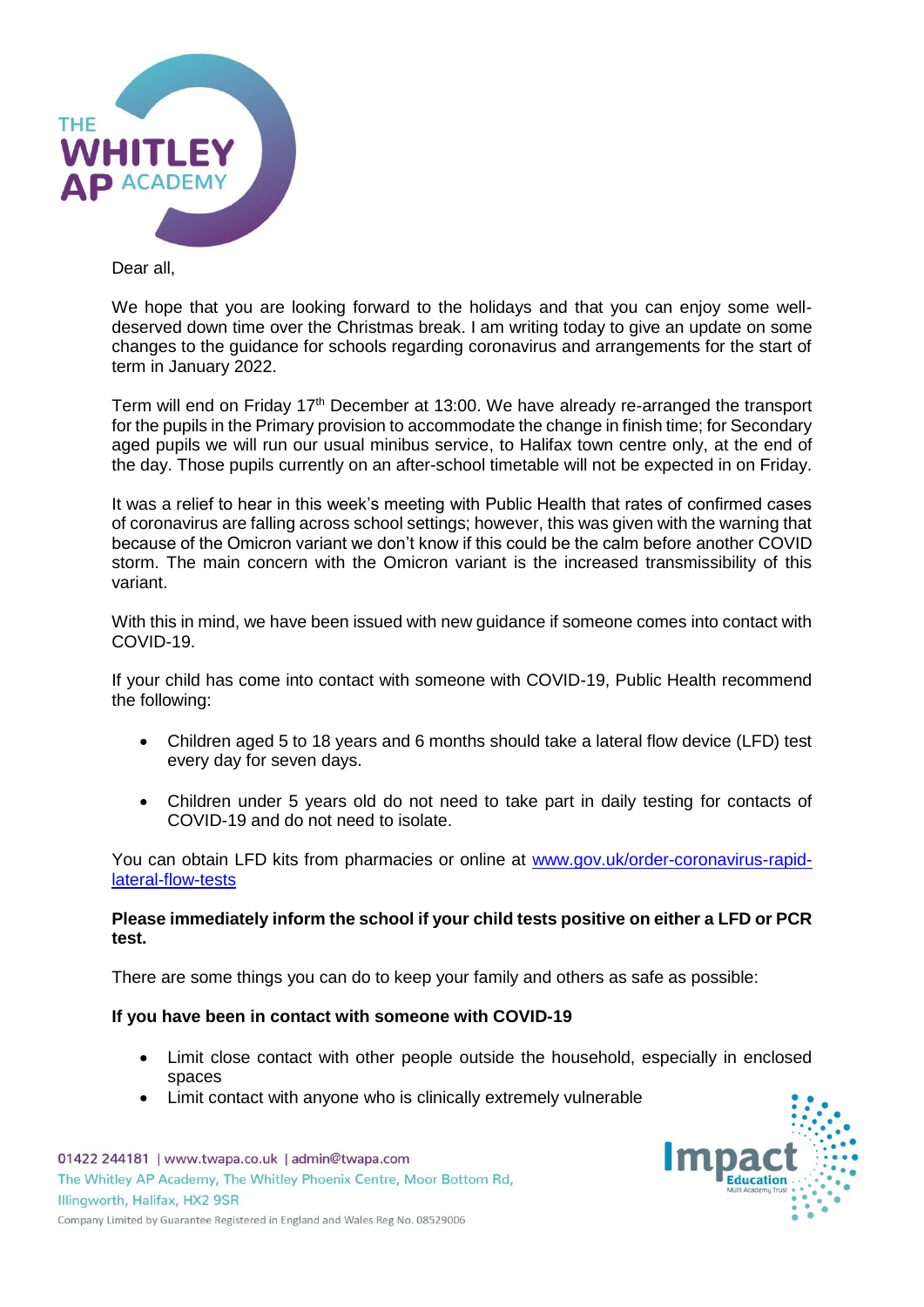

- Wear a face covering in enclosed spaces and where you are unable to maintain social distancing if you are eleven or over
- Take part in regular LFD testing if aged eleven or over
- Stay away from people who are clinically vulnerable as much as possible

Remember that vaccination reduces, but does not eliminate, the risk of acquiring and transmitting infection.

# **If anyone in your household develops COVID-19 symptoms**

The three main symptoms of COVID-19 are:

- New continuous cough,
- High temperature,
- Loss of or change in normal sense of taste or smell.

Anyone with any of these symptoms should stay at home and arrange a PCR test even if they have had a negative LFD result.

If the test result is positive, the person must self-isolate for ten days.

### **Start of term arrangements**

All secondary age students at The Whitley AP Academy will be offered a seven-day LFD testing kit and we ask that they continue with twice weekly testing throughout the Christmas break.

Please can you encourage your children to test on Sunday 2<sup>nd</sup> January 2022 and report any positive results to school by email to [admin@twapa.co.uk](mailto:admin@twapa.co.uk)

We have been directed by the Department for Education to complete one on-site test at the start of term. To enable us to do this as safely as possible, we will be staggering the return times for secondary aged pupils:

| Wednesday 5 <sup>th</sup> January | 09:00 | KS2 and KS4 |
|-----------------------------------|-------|-------------|
|                                   | 11:00 | KS3         |

Provided students return a negative result on their COVID test, they will stay in school and follow their timetable as normal.

If a student tests positive, we will ask that you come and collect them and arrange for a PCR test and they will be able to follow their timetable remotely. If the PCR test comes back negative, they can return to school.